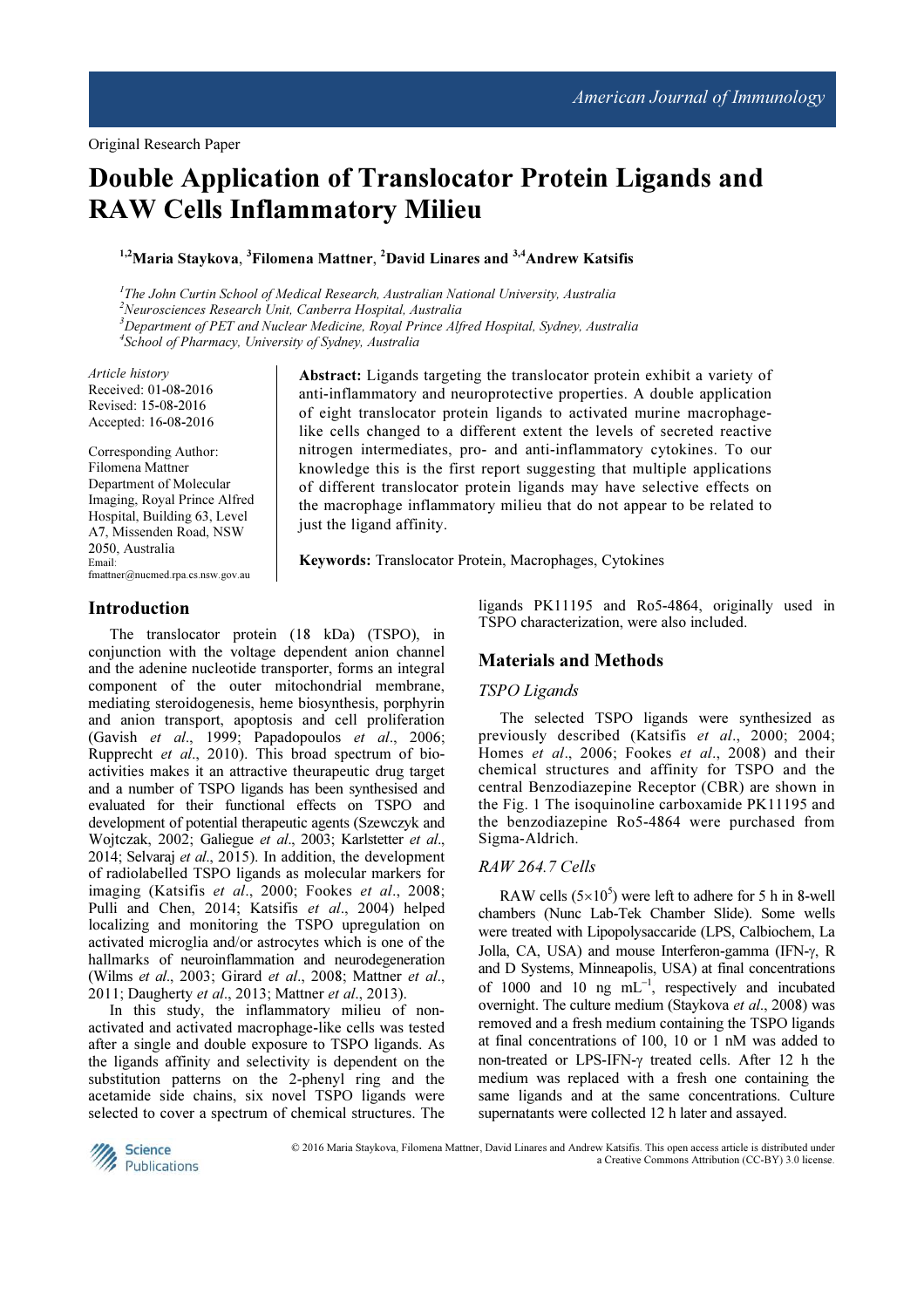Maria Staykova et al. / American Journal of Immunology 2016, 12 (3): 56.60 DOI: 10.3844/ajisp.2016.56.60



Fig. 1. TSPO ligand chemical structures and binding affinities for TSPO and CBR

#### Reactive Nitrogen Intermediates (RNI)

The nitrite was measured colorimetrically after addition of Griess reagent. Nitrate was first converted to nitrite by nitrate reductase in the presence of NADPH (Boehringer Mannheim, Germany) as previously described (Staykova et al., 2008).

#### Cytokines

The levels of Tumour Necrosis Factor (TNF), and interleukines (IL: IL-6, IL-10, IL-4) were measured in triplicates in culture supernatants of non-activated and (LPS+IFN-γ) activated RAW cells using ELISA kit (eBioscience, San Diego, Ca, USA) according to the manufacturer's instructions.

#### Results

#### RNI Levels

There was no change in the RNI levels after a single exposure to any ligand at concentrations of 100 and 10 nM as well as after a double treatment of nonactivated RAW cells. However, a double application of all ligands to activated RAW cells resulted in a decrease of the RNI values. At both doses, the strongest effect was observed with PBR103 (70±2.2 nM), PBR111 (72.6±2.8 nM) and PBR159 (59.7±3.2 nM) (Table 1 and Supplementary Table).

## Pro-Inflammatory (TNF and IL-6) and Anti-Inflammatory (IL-4 and IL-10) Cytokines

At the three doses tested a single application of the TSPO ligands had no effect on the levels of these cytokines secreted by non-treated or activated RAW cells.

A double treatment of activated RAW cells with PBR103, PBR111, PBR121, PBR159 PBR200 and CLINDM also resulted in insignificant changes in TNF. In contrast, a double treatment with Ro5-4864 and PK11195 decreased the TNF levels to 2270±120 and  $2160\pm120$  pg mL<sup>-1</sup>, respectively (Table 1 and Supplementary Table). Double exposure of activated RAW cells to all ligands reduced the IL-6 levels. Most effective was the dose of 1 nM for PBR103, PBR111 and PBR121 (1410 $\pm$ 100 pg mL<sup>-1</sup>).

In contrast, double treatment with all ligands resulted in an increase of both anti-inflammatory cytokines. For IL-4 an increase to  $0.15 \pm 0.02$  pg mL<sup>-1</sup> was observed at a dose of 1 nM for ligands PBR103, PBR111, PBR121 and PK11195, while the same dose of 1 nM increased the IL-10 values to  $0.19 \pm 0.01$  pg mL<sup>-1</sup> for PBR103, 0.17±0.01 pg mL<sup>-1</sup> for PBR111, 0.16±0.02 pg mL<sup>-1</sup> for PBR121, 0.17±0.02 pg mL<sup>-1</sup> for PBR159, 0.16±0.02 pg mL<sup>-1</sup> for CLINDM, 0.17±0.01 pg mL<sup>-1</sup> for PK11195 and  $0.20\pm0.01$  pg mL<sup>-1</sup> for PBR200. With respect to Ro5-4864, most efficient was the dose of 100 nM  $(0.17\pm0.01)$ pg mL<sup>-1</sup>) (Table 1 and Supplementary Table).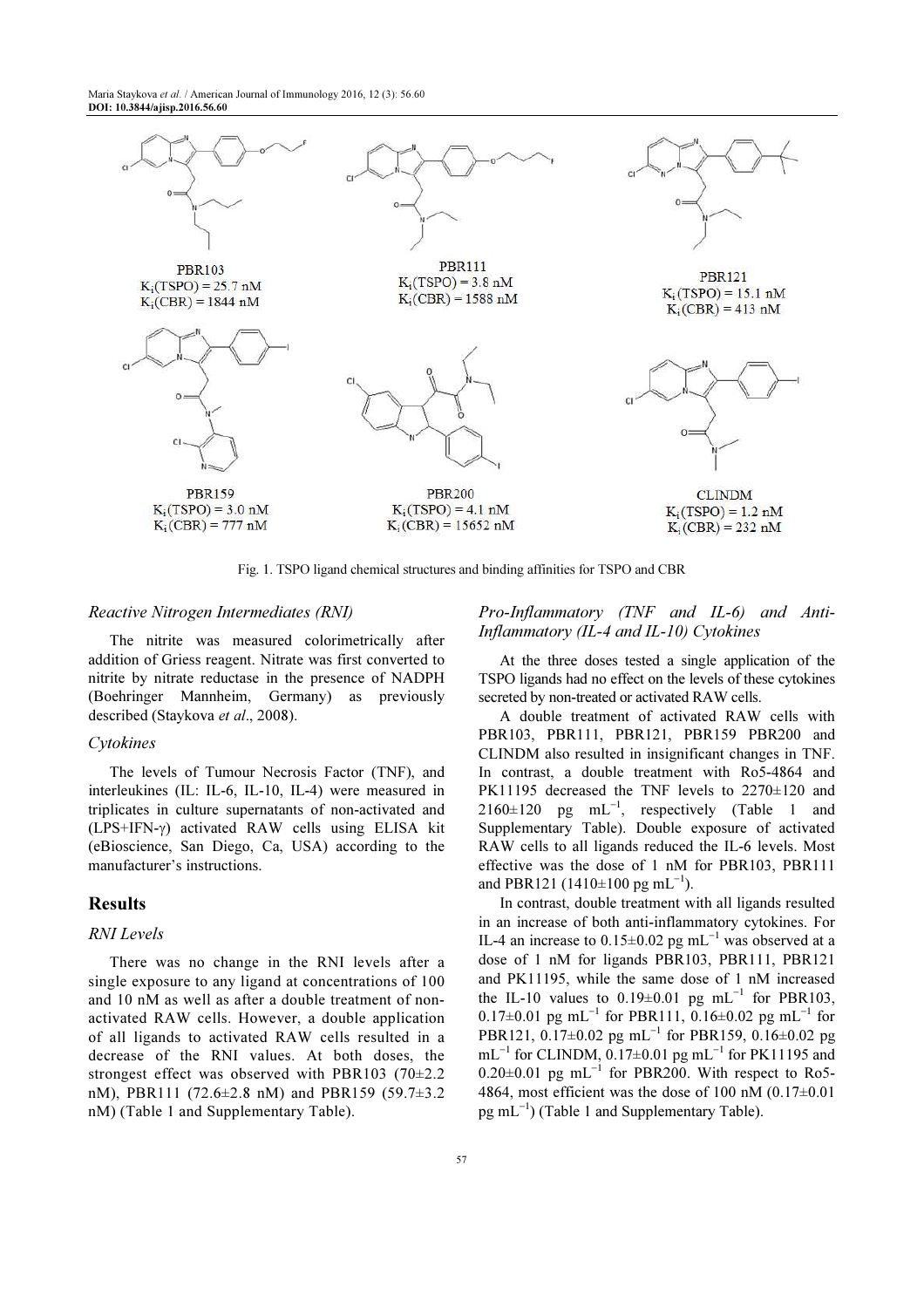Maria Staykova et al. / American Journal of Immunology 2016, 12 (3): 56.60 DOI: 10.3844/ajisp.2016.56.60

| Table 1. Effect of double application of 1.51 O figands on KIM and CytoKine levels in cultures of activated KA W cens |                 |                 |                 |                         |                 |                 |                 |                 |                          |               |               |                 |               |                |
|-----------------------------------------------------------------------------------------------------------------------|-----------------|-----------------|-----------------|-------------------------|-----------------|-----------------|-----------------|-----------------|--------------------------|---------------|---------------|-----------------|---------------|----------------|
|                                                                                                                       | <b>RNI</b>      |                 | <b>TNF</b>      |                         |                 | IL- $6$         |                 |                 | $IL-4$                   |               |               | $IL-10$         |               |                |
| Ligand nM                                                                                                             | 100             | 10              | 100             | 10                      |                 | 100             | 10              |                 | 100                      | 10            |               | 100             | 10            |                |
| <b>PBR103</b>                                                                                                         | $\downarrow$ 30 | $\downarrow$ 30 | $\uparrow$ 12   | ↑7                      | $\downarrow$ 20 | $\downarrow$ 20 | $\downarrow$ 20 | $\downarrow$ 36 | $\uparrow$ <sub>14</sub> | ↑14           | ↑27           | $\gamma_{90}$   | nt            | ↑90            |
| <b>PBR111</b>                                                                                                         | $\downarrow$ 27 | $\downarrow$ 27 | $\Omega$        | 0                       | $\downarrow$ 13 | $\downarrow$ 23 | $\downarrow$ 28 | $\downarrow$ 36 | $\uparrow$ 8             | $\uparrow$ 8  | $\uparrow$ 27 | $\uparrow$ 70   | nt            | $\uparrow$ 70  |
| <b>PBR121</b>                                                                                                         | $\downarrow$ 22 | $\downarrow$ 20 | Υ9              | $\uparrow$ <sub>4</sub> | $\sqrt{7}$      | $\downarrow$ 14 | $\downarrow$ 28 | $\downarrow$ 35 | $\uparrow$ 8             | T15           | $\uparrow$ 27 | $\uparrow$ 56   | nt            | $\uparrow$ 60  |
| <b>PBR159</b>                                                                                                         | $\downarrow$ 40 | $\downarrow$ 37 | $\downarrow$ 8  | 0                       | $\downarrow$ 25 | $\downarrow$ 20 | $\downarrow$ 20 | $\downarrow$ 20 | $\uparrow$ <sub>18</sub> | $\uparrow$ 15 | $\uparrow$ 15 | $\uparrow$ 44   | $\uparrow$ 56 | $\uparrow$ 67  |
| <b>PBR200</b>                                                                                                         | $\downarrow$ 10 | $\downarrow$ 10 | $\downarrow$ 13 | ↑13                     | $\theta$        | 0               | $\theta$        | $\downarrow$ 14 | $\uparrow$ 15            | T15           | $\uparrow$ 15 | T <sub>56</sub> | $\gamma_{90}$ | $\uparrow$ 100 |
| <b>CLINDM</b>                                                                                                         | $\downarrow$ 10 | $\downarrow$ 15 | $\downarrow$ 37 | $\downarrow$ 7          | $\downarrow$ 20 | $\downarrow$ 28 | $\downarrow$ 22 | $\downarrow$ 28 | $\uparrow$ 8             | ↑8            | $\uparrow$ 15 | ↑33             | $\uparrow$ 45 | $\uparrow$ 56  |
| Ro5-4864                                                                                                              | $\downarrow$ 15 | $\downarrow$ 15 | $\downarrow$ 44 | $\sqrt{44}$             | $\downarrow$ 40 | $\downarrow$ 25 | $\downarrow$ 23 | $\downarrow$ 23 | 0                        | ↑8            | $\uparrow$ 15 | $\uparrow$ 67   | $\uparrow$ 56 | $\uparrow$ 33  |
| PK11195                                                                                                               | $\downarrow$ 10 | $\downarrow$ 12 | $\downarrow$ 37 | $\downarrow$ 35         | $\downarrow$ 42 | $\downarrow$ 23 | nt              | $\downarrow$ 23 | $\uparrow$ 8             | ↑15           | $\uparrow$ 27 | $\uparrow$ 44   | ↑70           | $\uparrow$ 70  |
|                                                                                                                       |                 |                 |                 |                         |                 |                 |                 |                 |                          |               |               |                 |               |                |

Table 1. Effect of double application of TSPO ligands on RNI and cytokine levels in cultures of activated RAW cells

↓% decrease and ↑% increase in the values in comparison to the ones for activated RAW cells. nt = not tested.

Supplementary Table. Effect of double application of eight TSPO ligands on RNI and cytokine levels in cultures of RAW cells

|                             | RNI nM  |         | TNF pg $mL^{-1}$ |           |           | IL-6 pg mL $^{-1}$ |           |           | IL-4 pg mL $^{-1}$ |           |           | IL-10 pg/mL $^{-1}$ |           |           |
|-----------------------------|---------|---------|------------------|-----------|-----------|--------------------|-----------|-----------|--------------------|-----------|-----------|---------------------|-----------|-----------|
| Non treated $5.3 \pm 0.5$   |         |         | $380 \pm 100$    |           |           | $18\pm3$           |           |           | $0.09 \pm 0.03$    |           |           | $0.06 \pm 0.007$    |           |           |
| $99.5 \pm 3.8$<br>Activated |         |         | 3600±400         |           |           | 2200±200           |           |           | $0.12 \pm 0.02$    |           |           | $0.10 \pm 0.01$     |           |           |
| Ligand nM                   | 100     | 10      | 100              | 10        |           | 100                | 10        |           | 100                | 10        |           | 100                 | 10        |           |
| <b>PBR103</b>               | 70      | 70.1    | 4300             | 3800      | 2900      | 1800               | 1800      | 1410      | 0.14               | 0.14      | 0.15      | 0.19                | nt        | 0.19      |
|                             | $\pm 2$ | $\pm 2$ | $\pm 300$        | $\pm 400$ | $\pm 500$ | $\pm 300$          | $\pm 300$ | $\pm 200$ | $\pm .02$          | $\pm .02$ | $\pm .02$ | $\pm .01$           |           | $\pm .01$ |
| <b>PBR111</b>               | 72.6    | 72.6    | 3600             | 3500      | 3000      | 1700               | 1600      | 1410      | 0.13               | 0.13      | 0.15      | 0.17                | nt        | 0.17      |
|                             | $\pm 3$ | $\pm 3$ | $\pm 300$        | $\pm 400$ | $\pm 500$ | $\pm 300$          | $\pm 400$ | $\pm 200$ | $\pm .02$          | $\pm .02$ | $\pm .01$ | $\pm .01$           |           | $\pm .01$ |
| <b>PBR121</b>               | 77.6    | 79.6    | 3900             | 3750      | 3350      | 1900               | 1600      | 1410      | 0.13               | 0.14      | 0.15      | 0.16                | nt        | 0.16      |
|                             | $\pm 3$ | $\pm 3$ | $\pm 400$        | $\pm 500$ | $\pm 500$ | $\pm 300$          | $\pm 300$ | $\pm 100$ | $\pm .02$          | $\pm .02$ | $\pm .02$ | $\pm .02$           |           | $\pm .02$ |
| <b>PBR159</b>               | 59.7    | 63      | 3300             | 3500      | 2700      | 1800               | 1800      | 1800      | 0.14               | 0.14      | 0.14      | 0.14                | 0.16      | 0.17      |
|                             | $\pm 3$ | $\pm 3$ | $\pm 400$        | $\pm 400$ | $\pm 500$ | $\pm 200$          | $\pm 300$ | $\pm 300$ | $\pm .02$          | $\pm .02$ | $\pm .02$ | $\pm .02$           | $\pm .02$ | $\pm .02$ |
| <b>PBR200</b>               | 89      | 89.2    | 3100             | 4070      | 3600      | 2200               | 2200      | 1900      | 0.14               | 0.14      | 0.14      | 0.16                | 0.19      | 0.2       |
|                             | $\pm 4$ | $\pm 3$ | $\pm 300$        | $\pm 500$ | $\pm 400$ | $\pm 300$          | $\pm 200$ | $\pm 300$ | $\pm .02$          | $\pm .02$ | $\pm .02$ | $\pm .01$           | $\pm .02$ | $\pm .01$ |
| <b>CLINDM</b>               | 90      | 84.1    | 2260             | 3300      | 2900      | 1500               | 1700      | 1500      | 0.13               | 0.16      | 0.14      | 0.14                | 0.15      | 0.16      |
|                             | $\pm$ 5 | $\pm 3$ | $\pm 200$        | $\pm 500$ | $\pm 400$ | $\pm 300$          | $\pm 400$ | $\pm 300$ | $\pm .02$          | $\pm .02$ | $\pm .02$ | $\pm .02$           | $\pm .02$ | $\pm .02$ |
| Ro5-4864                    | 84.6    | 84.5    | 2270             | 2270      | 2160      | 1600               | 1700      | 1700      | 0.12               | 0.14      | 0.14      | 0.17                | 0.16      | 0.13      |
|                             | $\pm 4$ | $\pm 5$ | $\pm 120$        | $\pm 150$ | $\pm 120$ | $\pm 300$          | $\pm 300$ | $\pm 500$ | $\pm .02$          | $\pm .02$ | $\pm .02$ | $\pm .01$           | $\pm .02$ | $\pm .02$ |
| PK11195                     | 90      | 87.1    | 2260             | 2340      | 2090      | 1700               | nt        | 1700      | 0.13               | 0.14      | 0.15      | 0.14                | 0.17      | 0.17      |
|                             | $\pm 5$ | $\pm$ 5 | $\pm 350$        | $\pm 300$ | $\pm 210$ | $\pm 300$          |           | $\pm 300$ | $\pm .02$          | $\pm .02$ | $\pm .02$ | $\pm .02$           | $\pm .02$ | $\pm .01$ |

## **Discussion**

A number of reports show an increase in the number of TSPO binding sites in the central and peripheral nervous systems during inflammation as well as neuroprotective effects by TSPO ligands (Ferzaz et al., 2002; Wilms et al., 2003; Mattner et al., 2011; Girard et al., 2012; Daugherty et al., 2013; Mattner et al., 2013; Bae et al., 2014; Morato et al., 2014). Because the principal effector cells in neuroinflammatory and neuro-degenerative disorders are microglia, monocyte-derived macrophages, macrophages in the perivascular space, the choroid plexus and the meninges (Bogie et al., 2014), the use of the RAW cell line (derived from murine macrophages) was an appropriate choice for this study.

In a search of ways to decrease inflammation, and in particular-the neuroinflammation, the effects of two TSPO ligands, Ro5-4864 and PK11195, were extensively studied (Zavala et al., 1990; Ferzaz et al., 2002; Casellas et al., 2002; Cunningham, 2013; Bae et al., 2014; Morato et al., 2014). However, their antiinflammatory properties were attributed mainly to changes in the steroid synthesis. Recently the TSPO specific ligand vinpocetine was shown to inhibit the production of nitric oxide, IL-1β, IL-6 and TNF-α in microglial cells treated with lipopolysaccharide or exposed to oxygen-glucose deprivation (Zhao et al., 2011). Our *in vitro* study supports the view that a spectrum of cytokine changes occurs also as a direct result of ligand binding to TSPO. On the other hand, it is difficult to compare our results about no change in RNI and cytokine levels after a single application of Ro5-4864 and PK11195 with the results for rat microglial cells (Choi et al., 2011) and the murine immortalized microglial cell line BV2 (Bae et al., 2014) because the cell activation and the ligands application were the other way round.

While there is a number of pharmacophores with high affinity binding and selectivity to TSPO, the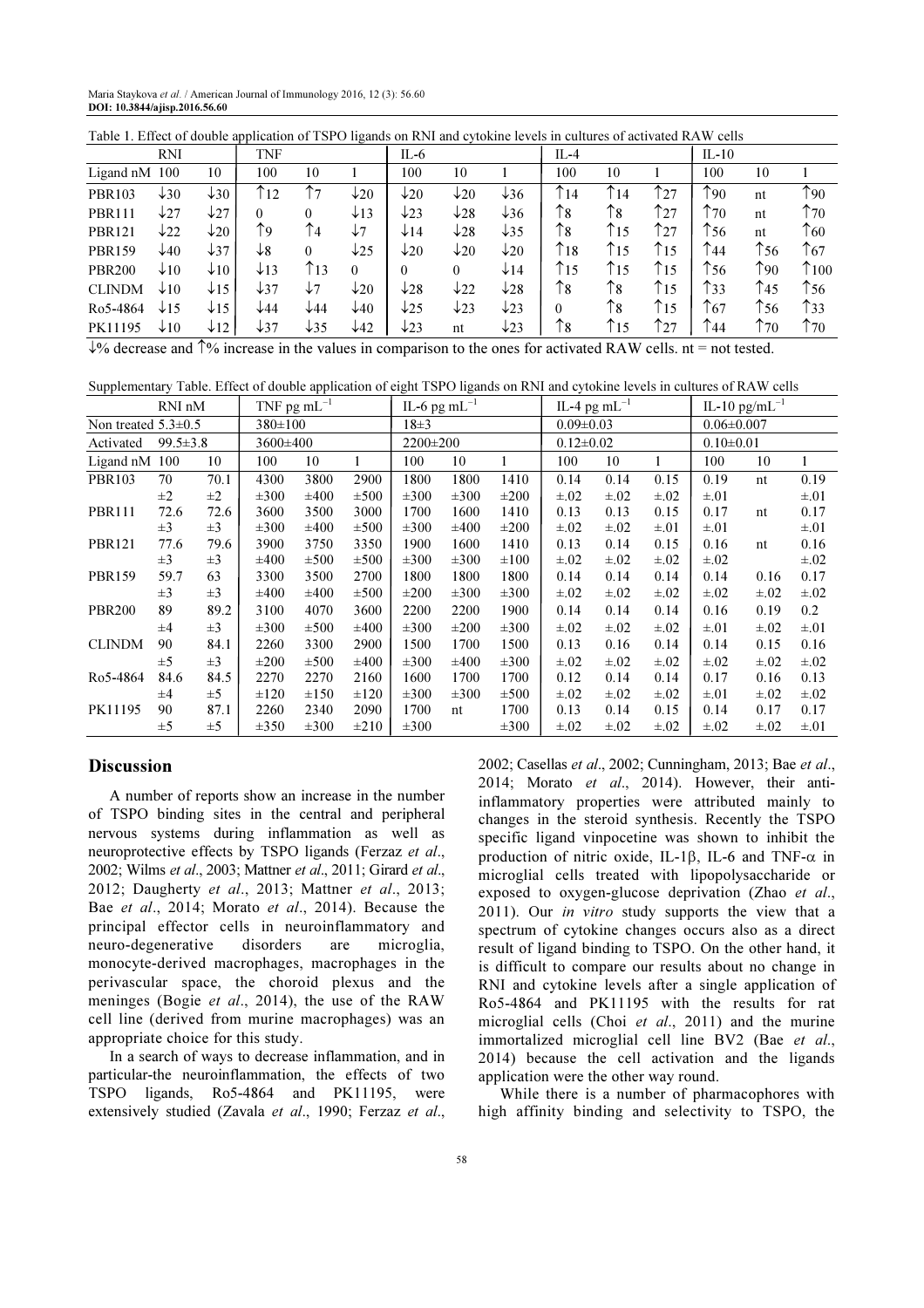structure-affinity relationship models are unable to predict the therapeutic effects. Now we show that double application of nanomolar concentrations of eight TSPO ligands not only has a general inhibitory effect on the pro-inflammatory milleu of activated macrophage-like cells but, more importantly, that the effect do not appear to be related to just the ligand affinity for TSPO or CBR. We believe that these preliminary results on six novel TSPO ligands are encouraging and we intend to increase the number of TSPO ligands tested, as well as the number of applications to non-activated and activated macrophages in order to get a better picture for their potential selective use in regulation of inflammation.

# Conclusion

To our knowledge this is the first report suggesting that multiple applications of different translocator protein ligands may have selective effects on the macrophage inflammatory milieu that do not appear to be related to just the ligand affinity.

## Funding Information

The authors have no support or funding to report.

## Author's Contributions

Maria Staykova: Designed the experiment and performed the RNI tests.

David Linares: Carried out the tests for cytokines. Filomena Mattner and Andrew Katsifis: Synthesized the six TSPO ligands.

## Ethics

This article is original and contains unpublished material. The corresponding author confirms that all of the other authors have read and approved the manuscript and no ethical issues involved.

## References

- Bae, K.R., H.J. Shim, D. Balu, S.R. Kim and S.W. Yu, 2014. Translocator protein 18 kDa negatively regulates inflammation in microglia. J. Neuroimmune. Pharmacol., 9: 424-437. PMID: 24687172
- Bogie, J.F., P. Stinissen and J.J. Hendriks, 2014. Macrophage subsets and microglia in multiple sclerosis. Acta Neuropathol., 128: 191-213. DOI: 10.1007/s00401-014-1310-2
- Casellas, P., S. Galiegue and A.S. Basile, 2002. Peripheral benzodiazepine receptors and mitochondrial function. Neurochem. Int., 40: 475-486. DOI: 10.1016/S0197-0186(01)00118-8
- Choi, J., M. Ifuku, M. Noda and T.R. Guilarte, 2011. Translocator protein (18 kDa)/peripheral benzodiazepine receptor specific ligands induce microglia functions consistent with an activated state. Glia, 59: 219-230. DOI: 10.1002/glia.21091
- Cunningham, C., 2013. Microglia and neurodegeneration: The role of systemic inflammation. Glia, 61: 71-90. DOI: 10.1002/glia.22350
- Daugherty, D.J., V. Selvaraj, O.V. Chechneva, X.B. Liu and D.E. Pleasure et al., 2013. A TSPO ligand is protective in a mouse model of multiple sclerosis. EMBO Mol. Med., 5: 891-903. DOI: 10.1002/emmm.201202124
- Ferzaz, B., E. Brault, G. Bourliaud, J.P. Robert and G. Poughon et al., 2002. SSR180575 (7-Chloro-N,N,5-trimethyl-4-oxo-3-phenyl-3,5-dihydro-4Hpyridazino[4,5-b]indole-1-acetamide), a peripheral benzodiazepine receptor ligand, promotes neuronal survival and repair. J. Pharmacol. Exp. Ther., 301: 1067-1078. DOI: 10.1124/jpet.301.3.1067
- Fookes, C.J., T.Q. Pham, F. Mattner, I. Greguric and C. Loc'h et al., 2008. Synthesis and biological evaluation of substituted  $\int_{0}^{18}$ F]Imidazo[1,2evaluation of substituted a]pyridines and  $[18F]P$ yrazolo $[1,5-a]$ pyrimidines for the study of the peripheral benzodiazepine receptor using positron emission tomography. J. Med. Chem., 51: 3700-3712. DOI: 10.1021/jm7014556
- Galiegue, S., N. Tinel and P. Casellas, 2003. The peripheral benzodiazepine receptor: A promising therapeutic drug target. Curr. Med. Chem., 10: 1563-1572. PMID: 12871127
- Gavish, M., I. Bachman, R. Shoukrun, Y. Katz and L. Veenman et al., 1999. Enigma of the peripheral benzodiazepine receptor. Pharmacol. Rev., 51: 629-650. PMID: 10581326
- Girard, C., S. Liu, D. Adams and G. Groyer, 2012. Axonal regeneration and neuroinflammation: Roles for the translocator protein 18 kDa. J. Neuroendocrinol., 24: 71-81. DOI: 10.1111/j.1365-2826.2011.02215.x

Girard, C., S. Liu, F. Cadepond, D. Adams and C. Lacroix et al., 2008. Etifoxine improves peripheral nerve regeneration and functional recovery. PNAS, 105: 20505-20510. DOI: 10.1073/pnas.0811201106

- Homes, T.P., F. Mattner, P.A. Keller and A. Katsifis, 2006. Synthesis and in vitro binding of N,N-dialkyl-2-phenylindol-3-yl-glyoxylamides for the peripheral benzodiazepine binding sites. Bioorg. Med. Chem., 14: 3938-3946. DOI: 10.1016/j.bmc.2006.01.039
- Karlstetter, M., C. Nothdurfter, A. Aslanidis, K. Moeller and F. Horn et al., 2014. Translocator protein (18 kDa) (TSPO) is expressed in reactive retinal microglia and modulates microglial inflammation and phagocytosis. J. Neuroinflammat., 11: 3-3. DOI: 10.1186/1742-2094-11-3